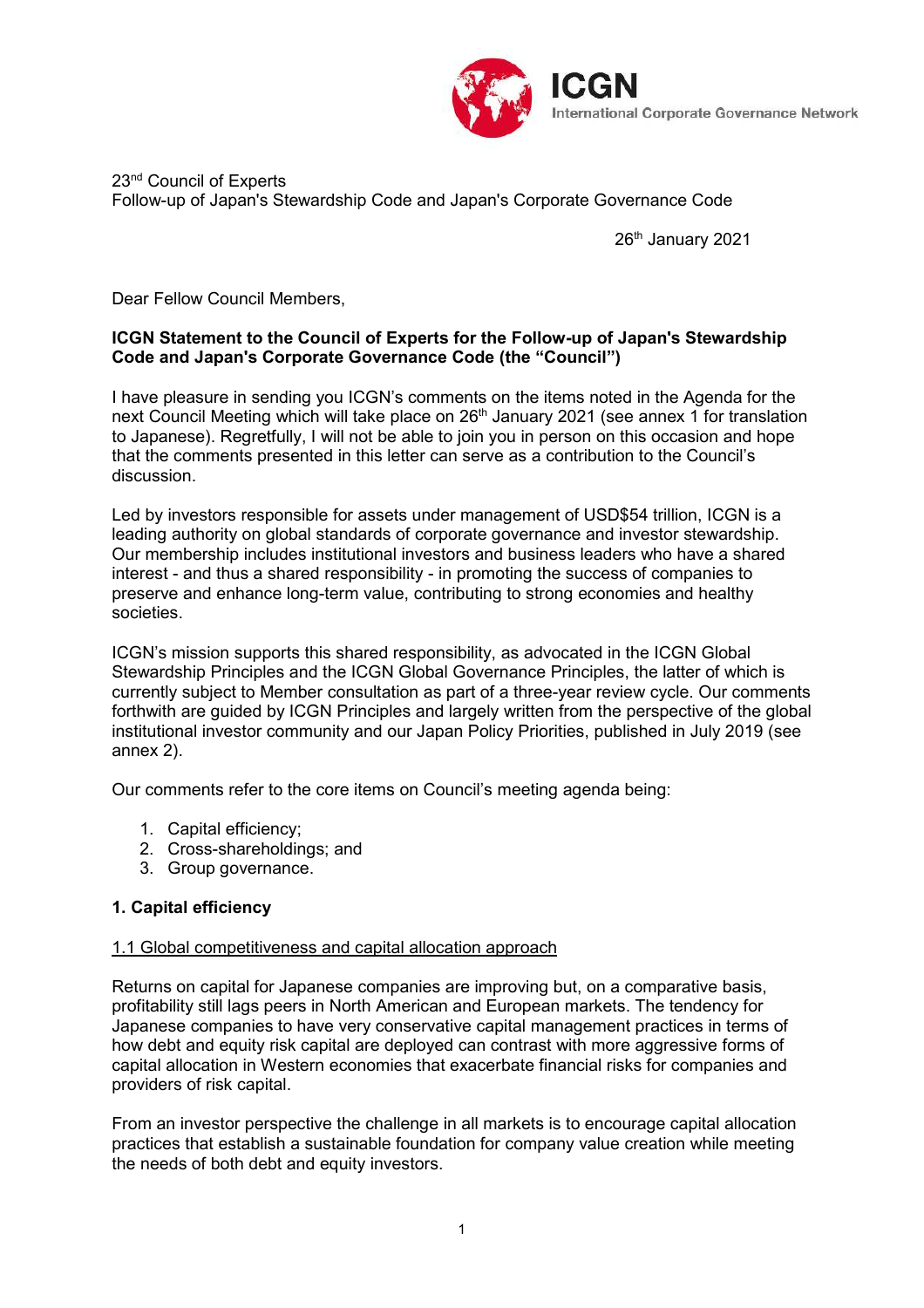#### 1.2 Board awareness

Oversight of capital allocation, and the capital allocation policy, is a key responsibility of a corporate board, so it is important that directors understand the cost of capital and therefore the shareholder returns on capital that are required. Board directors should be financially literate and able to accurately assess the company's cost of capital. They should understand the company's capital allocation policy which guides how cash flows are allocated between capital spending, dividends, share buybacks, executive remuneration and so on.

ICGN welcomes the proposals by the Ministry for Economic Trade and Industry for an annual, data-led review of a company's business portfolio by the board. This involves identifying business unit return on invested capital (RoIC) and cost of capital: if a return in excess of the cost cannot be achieved in a reasonable and justified time period, the board should show a plan for exit.

More generally, boards should be able to competently engage with shareholders on things like capital cost, shareholders return, growth strategy and cash usage. This includes specific disclosures of the company's calculation of its own cost of debt and equity capital, and how this relates to the company's long-term value creation, including its use of cash, debt and equity.

#### 1.3 Dividends

Boards should be able to explain why the proposed dividend is set at the appropriate level, and what the ongoing dividend policy will be. More generally, we recommend that companies should cease referencing dividends to a 30-40% pay-out ratio as it is an unhelpful benchmark which can lead to increased cash hoarding (i.e., 60-70% retained earnings) without any justification.

This practice encourages speculative ambition to expand by mergers / acquisitions or increases in capital expenditure without showing any discipline around the return on invested capital. Instead, dividends should be set by determining the use of free cash flow in the context of the balance sheet: in principle, all free cash flow (i.e., operating cash flow minus capital spending) should be returned through dividends and buybacks.

## 1.4 Operating cash flow and resilience

Boards should regularly review the company's balance sheet and how cash positions, debt and equity can be blended prudently to achieve both acceptable returns for investors, while maintaining a sufficient level of capitalisation and liquidity to provide a cushion against foreseeable systematic and unsystematic risks. "Cash" in this context includes not only cash and other liquid assets but all securities (with the exception of subsidiaries) and real estate for leasing. ICGN regards such assets as "cash" because, much like actual cash, the returns are below the cost of capital.

Boards should ensure that companies maintain an appropriate, but not excessive, amount of cash or other liquid assets - justifying cash holdings together with allocation of cash flows should be done in the context of the cost of capital. We note that the COVID crisis has required companies around the world to conserve cash to build further resilience. This is appropriate but, in order to overcome COVID related challenges, companies must also use cash reserves to invest in things like human resource, intellectual property, technology, research and innovation.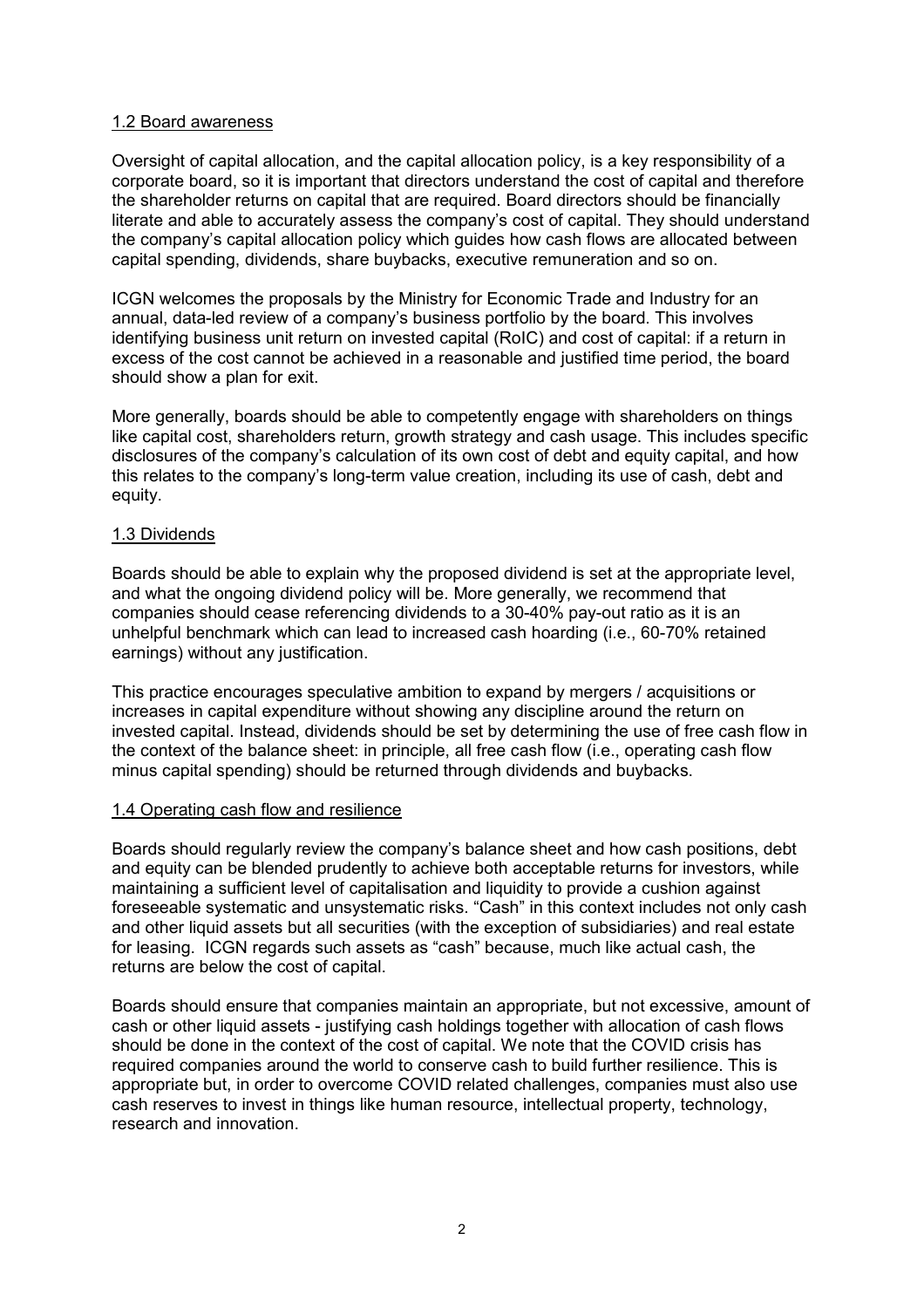## 1.5 Capital allocation policies and non-core assets

A clear capital allocation policy can help ensure that management is not irrationally using cash (such as rebuilding new office buildings etc) and instead employ cash in activities which are aligned with the company's purpose and strategic objectives to generate longterm value. A clear capital allocation policy will also highlight any investments in nonstrategic assets that may not be core to the company's own business or sector and which may suffer from low profitability (below the cost of capital) and be value destructive.

The rationale for holding non-core assets - whether they are in property or business units or investment securities - should be clearly explained by the board. If the rationale is insufficient, such assets should be sold and proceeds returned to shareholders or used to invest in value enhancing activities.

# **2. Cross-shareholdings**

ICGN welcomed previous revisions to Japan's Corporate Governance Code requiring companies to disclose their policies and rationale for cross-shareholdings as well as an annual assessment of the costs and benefits and how that impacts a company's cost of capital.

ICGN recognises that most corporate shareholdings are in the form of holdings in subsidiaries and affiliates. This is distinct from 'strategic equity' holdings, and the relatively smaller proportion of 'cross-shareholdings' – both types of which ICGN recommends should be unwound so that corporate boards in Japan are more accountable to shareholders.

## 2.1 Investor concerns

As ICGN has expressed at previous Council meetings, overseas investors remain concerned about the practice of cross-shareholdings in Japan for the reasons highlighted below:

- One of the purposes of cross-shareholdings is to help preserve managements' positions as directors. Using shareholders' assets for such a purpose is highly inappropriate.
- Obstruction to fair competition whereby companies are expected to do business with those with whom they have relationships, instead of those who can offer the best quality products or services at the most competitive price.
- Unreasonable restraint of trade using shareholdings to prevent the investee companies from trading with competitors or refusing to trade with those without shareholding relationships is unreasonable.
- Unequal treatment of shareholders whereby companies which hold shares of other companies for strategic purposes may receive benefits for their business, while other shareholders, including institutional and retail investors, do not.
- Obstruction to board independence whereby many Japanese companies have appointed non-executive directors who represent their cross-shareholding partners and designated them as 'independent'. This may impede effective managerial challenge and objective board decision-making.
- As cross-shareholdings are accounted for as a part of equity capital, the return on equity will experience undue fluctuations as a result of market price movement of the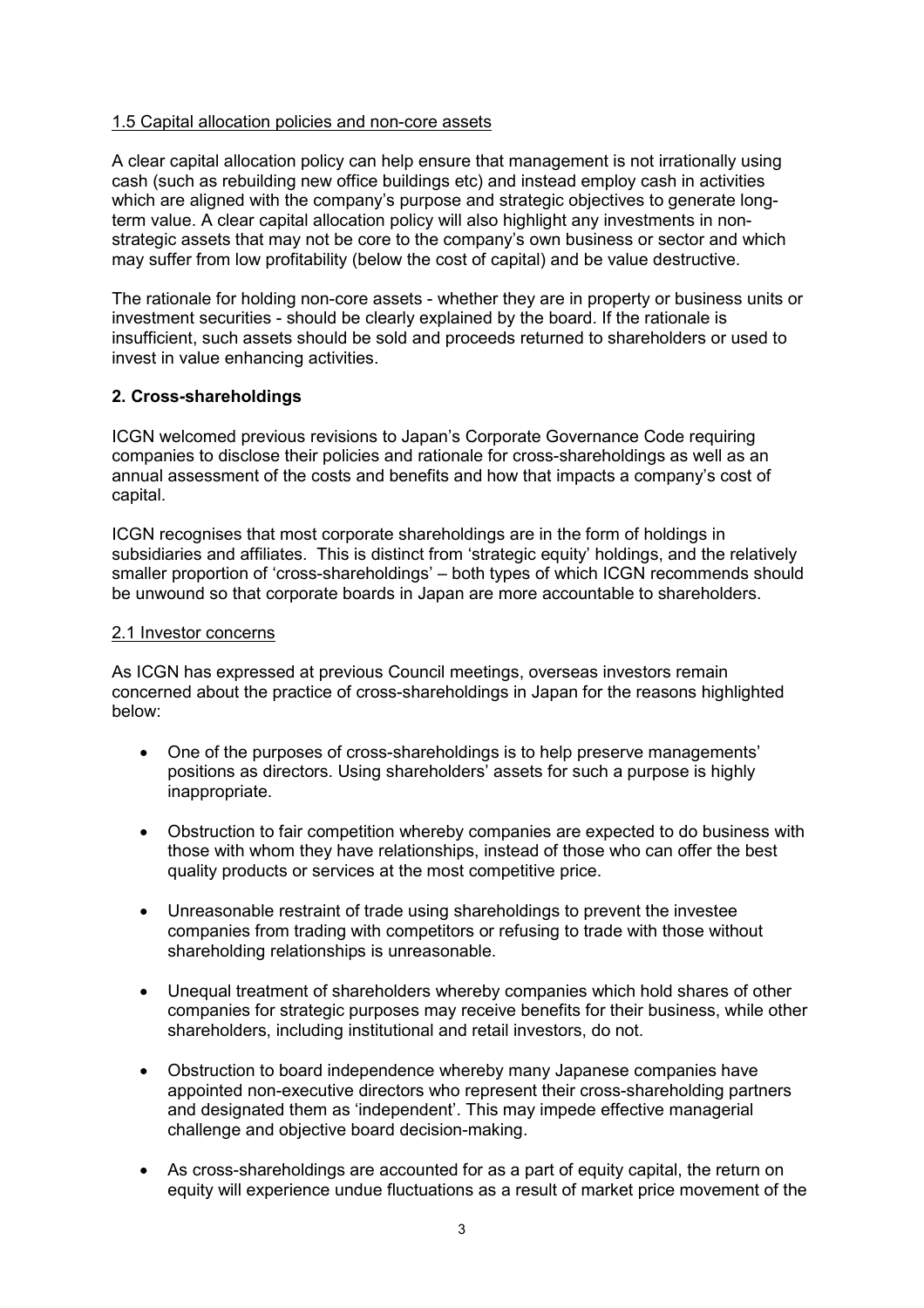cross-shareholdings. During periods of extreme stock-market drawdowns, the declining value of cross-shareholdings can potentially hit the PL as an extraordinary loss (or mark down).

 Weaken management discipline because such shareholders will unconditionally support management decisions (often referred to as "stable shareholders".)

#### 2.2 Disclosure

While disclosure around cross-shareholdings in Japan has improved, we observe that many companies in Japan refer to the purpose for holding cross-shareholdings being to "smooth business relations" or "maintain / expansion of business transactions". We respectfully submit that this kind of rationale is not sufficient.

ICGN suggests that Principle 1-4-1 of Japan Corporate Governance Code should be strengthened to require companies to provide:

- clarification around the nature of the cross-shareholding, for example if they are a parent company, subsidiary, or supplier.
- a firm rationale for the cross-shareholdings notably, companies should not obfuscate cross-shareholdings by recognising them in the pure investment category, which would also increase the weight in the revised TOPIX index - where the purpose of cross-shareholding is changed to pure investment, the shares should be sold in one year.
- a description of how cross-shareholdings will be reduced or eliminated over a specified time-period.
- disclosure of the top 60 cross-shareholdings by value as well as the total number, not only in the Annual Securities Report to be published before the AGM, but also on the company's website in English.

## **Governance of Company Groups**

#### 3.1 Independent Directors and fiduciary duties

Generally, ICGN advocates that, as an international standard, corporate boards should comprise a majority of independent directors. In Japan, we advocate that there should be a majority of independent directors on companies listed on the prime market and at least onethird independent directors on other segments. For listed subsidiary companies, there should be a majority of independent directors serving on the board to mitigate infringements to minority shareholder interests.

Independent directors serving on the boards of subsidiary companies owe their fiduciary duty to that company. Subsidiary companies are separate legal entities from their Holding (Parent) company and, as such, the duties of directors serving on subsidiary company boards are owed to the subsidiary, not to the Holding company. There should also be a clear statement describing the primary duty of care of directors serving on the Subsidiary Company board.

This has the potential to create tensions between the Holding Company appointed directors and independent directors when taking decisions in the best interests of the Subsidiary. This tension might be resolved by applying the following broad principles, as described in a recent ICGN Viewpoint entitled 'Duties of Boards in Company Groups':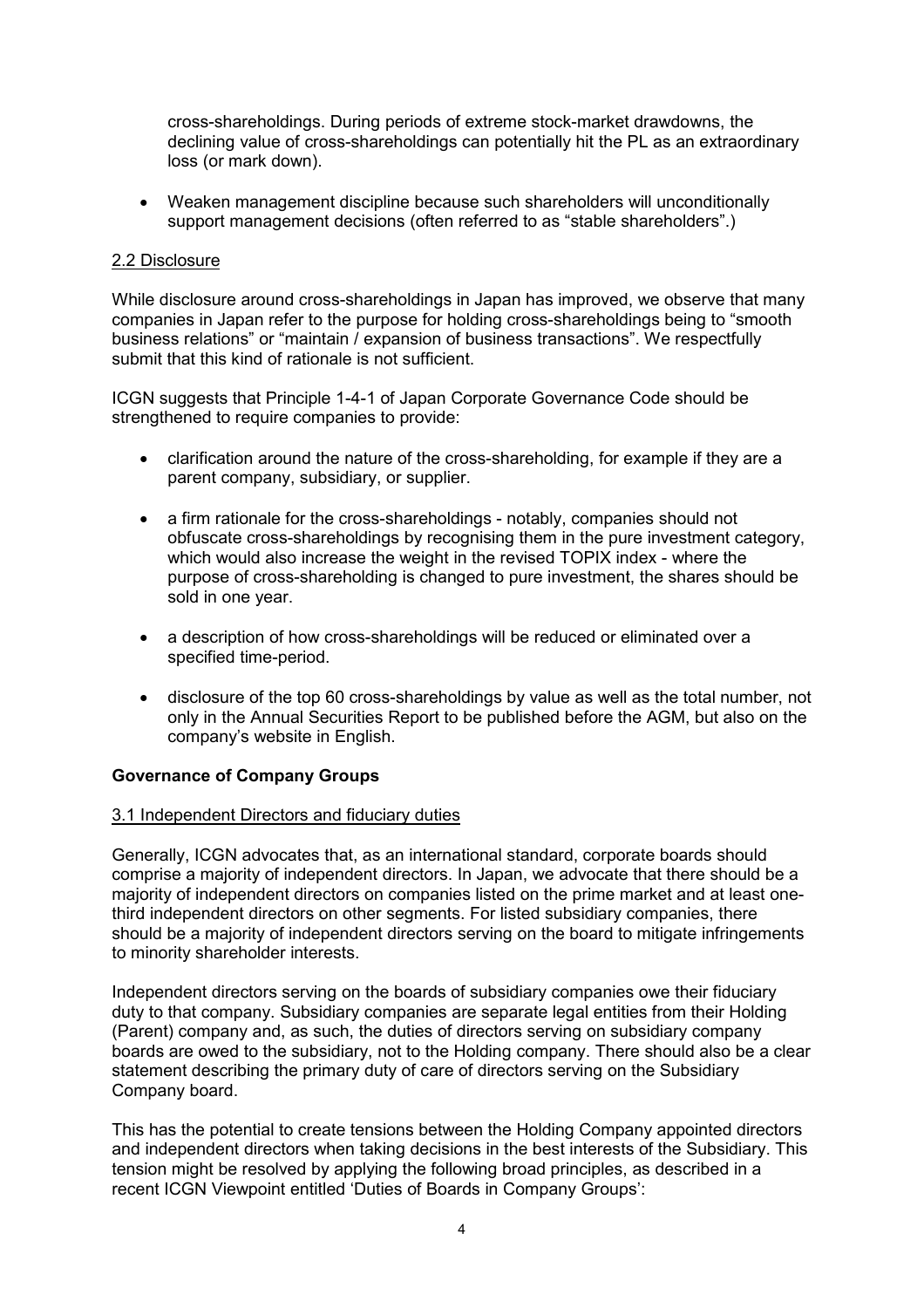- Clear policy regarding the nomination and appointment process of independent directors and the influence that the Holding Company has over this process.
- Comprehensive disclosure of group structures, including the identity of all group companies and all forms of common controlling interests and cross-holdings.
- *Ex ante* transparency about the role of the company within the group.
- Accurate measurement and disclosure of costs associated with decisions taken in consideration of group interests.
- Clear explanation of compensation, transparency and board independence.
- Disclosed policy on allocation of business opportunities.
- Procedures for managing conflicts of interest.

More generally, boards of companies in groups be as explicit as possible about the benefits and potential costs of being part of the group, and that their boards measure the costs and benefits of actions motivated by group concerns, providing shareholders with as precise as possible an accounting.

Independent directors, possibly as part of an audit committee and risk oversight process, should monitor how the Holding Company interacts with the Subsidiary Company and effectively challenge the Holding Company if they believe that the Holding Company is acting against the interests of minority shareholders.

## 3.2 Internal control

The Holding Company should develop a comprehensive 'Governance Framework' applied throughout the group which should include robust internal control and risk management procedures. More generally, high standards of corporate governance practices should be communicated through clear polices on matters such as bribery and corruption, whistleblowing, share dealing and data protection. Such policies should be regularly reviewed to ensure effectiveness.

## 3.3 Communication

There should be clear communication regarding the overall strategic direction of the group, as set by the Holding Company, and how this relates and aligns with the purpose and performance of subsidiary entities. The purpose of Subsidiary Companies should therefore be clearly defined along with how they contribute to the overall strategic direction of the group. This should include how they engage with minority shareholders and key stakeholders.

## 3.4 Conflicts of interest

The ICGN Global Governance Principles note that "if a director has an interest in a matter under consideration by the board, then the director should promptly declare such an interest and be precluded from voting on this subject or exerting influence."

Conflicts of interest should be carefully managed, particularly with directors that are common to both the Holding Company and the Subsidiary Company. Information flows within the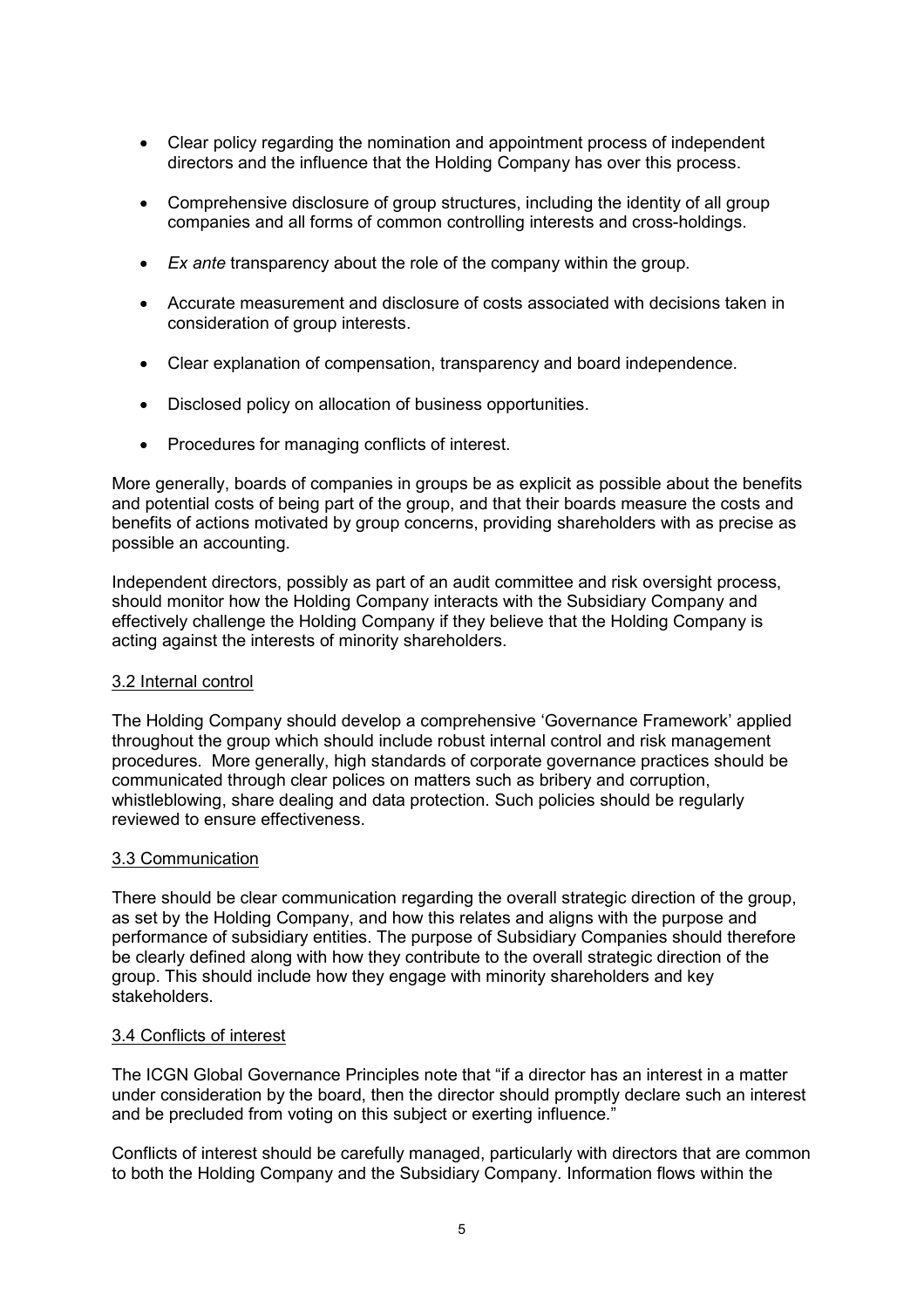group should be governed by clear disclosure policies, particularly where information is sensitive.

#### 3.5 Minority shareholder rights in subsidiary companies

Minority shareholder rights (and the equitable treatment of shareholders holding the same class of share) must be protected where there is the presence of a controlling shareholder on the subsidiary board – i.e., the Holding Company shareholder.

Minority shareholders must be able to effectively exercise their right to vote on major decisions which may change the nature of their investment in a company. These rights should be clearly defined in the company's constitutional documents such as the articles of incorporation.

Thank you for this opportunity to provide commentary for the Council meeting. Should you have any questions or would like to discuss our comments in more detail, please contact me or colleagues noted below. We hope our comments are helpful and we look forward to the continued deliberations.

Yours faithfully,

Klober

Kerrie Waring **Chief Executive Officer International Corporate Governance Network**

Copy:

George Iguchi, ICGN Board Director [\(g\\_iguchi@nam.co.jp\)](mailto:g_iguchi@nam.co.jp) George Dallas, Policy Director, ICGN ([george.dallas@icgn.org\)](mailto:george.dallas@icgn.org) Amane Fujimoto, Japan Advisor, ICGN (amane.fujimoto@icgn.,org)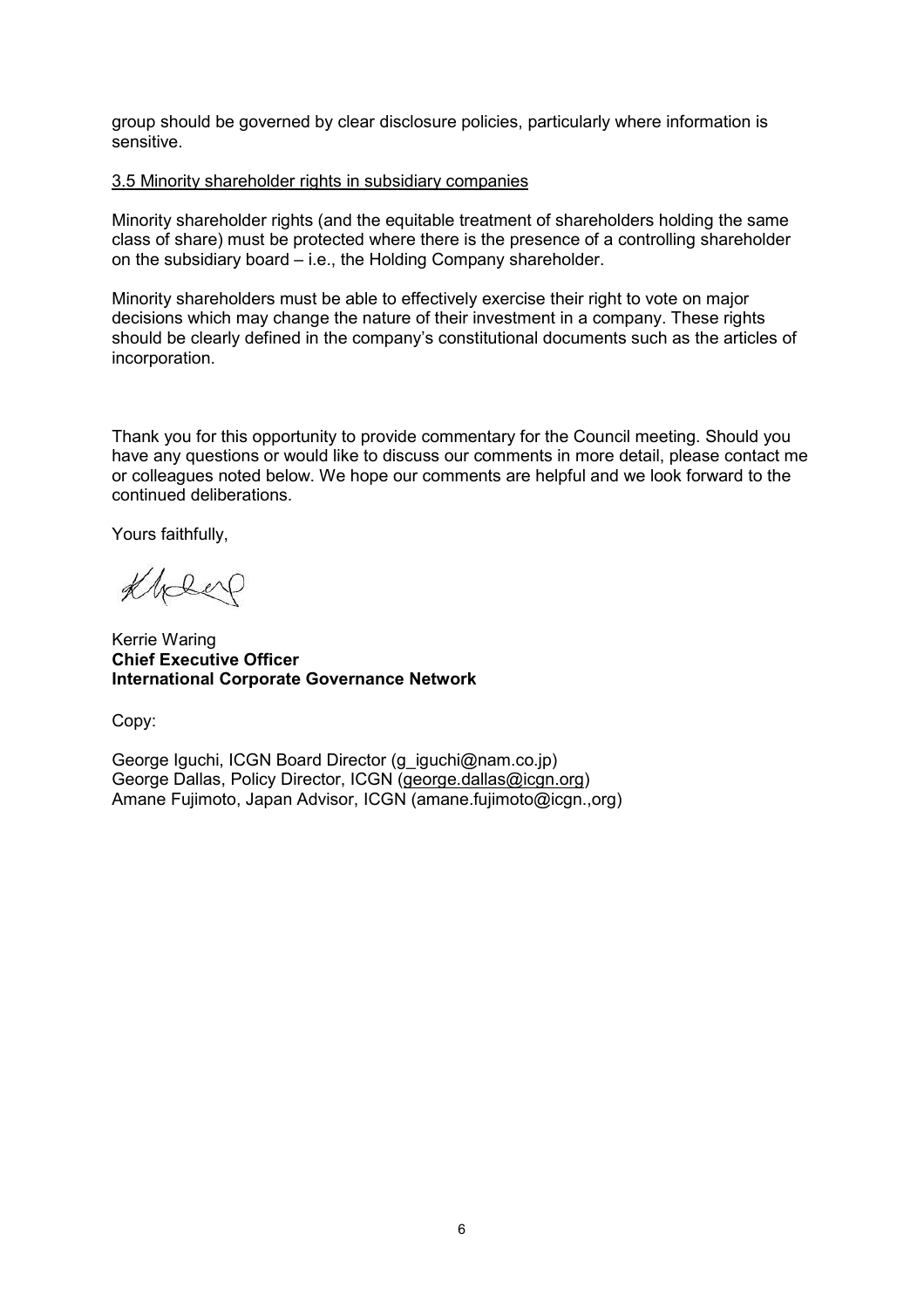# **Annex 2: ICGN Policy Priorities: Japan** *With Summary Japanese Translation*

*As discussed at the ICGN Annual Conference, hosted by the Tokyo Stock Exchange, taking place between 16-18 July 2019.*

## **ICGN Policy Priorities: Japan**

## **1. Corporate reporting**

ICGN welcomes the reforms proposed in the Report of the Disclosure Working Group convened by the Financial Services Agency which includes recommendations to enhance financial and narrative information and the reliability and timeliness of corporate reporting. Other matters of concern to ICGN members include:

- **AGM Clustering**: While the issue of AGM concentration in Japan has improved since the 1990s, many companies maintain a March fiscal year end with subsequent meetings in June. This clustering of AGM's, often within a few days in the last week of June, causes difficulties for investors to allocate appropriate time to read annual reports and make voting decisions.
- **AGM notifications:** Notices are issued on average 19 days in advance of the meeting taking place in Japan – compared to international best practice of 30 days.
- **Timing of Securities Report:** The Securities Report (Yuho) is published post AGM despite the fact that it includes valuable information for investors around the business model, corporate strategy, audited financial results, Key Audit Matters and other corporate governance related information such as cross-shareholdings.
- **English language**: As of May 2019, 40% of companies issued English AGM Notices this year and the Securities Report is often not published in English, despite companies wishing to attract overseas capital.

*Recommendation: 1) AGM Notices and the Securities Report should be issued at least 30 days in advance of the AGM; (2) Companies should move their respective record dates from March to April to the allow AGMs to be held in July; and (3) Companies listed in TSE section 1 should make both English translated Securities Report and Notice of AGM*

## **2. Board independence**

Independent Directors are relied upon by investors to bring their industry knowledge and experience to the Board to assess the quality of managerial decisions, for example relating to strategic investments in fixed assets, acquisitions, research and development and human resources. ICGN welcomes that over 90% of 1<sup>st</sup> Section JPX listed companies now have two or more independent directors and 33% of companies have one-third. ICGN encourages further progress towards a majority of independent directors on Japanese boards, or at least one-third.

ICGN Members comment that it is difficult to determine the extent to which a director is independent in Japan. Further clarity around the definition of independence in the JPX Listing Rules might be helpful in this regard, for example around issues such as crossshareholdings, major client and supplier relationships, business relationships, the provision of consultancy services and family ties. There should also be clarity around how long any conflicts should be absent before a candidate can be considered independent.

Often in Japan board directors are promoted from within the company and this has become a symbol of career progression. Furthermore, is no reference to how independent directors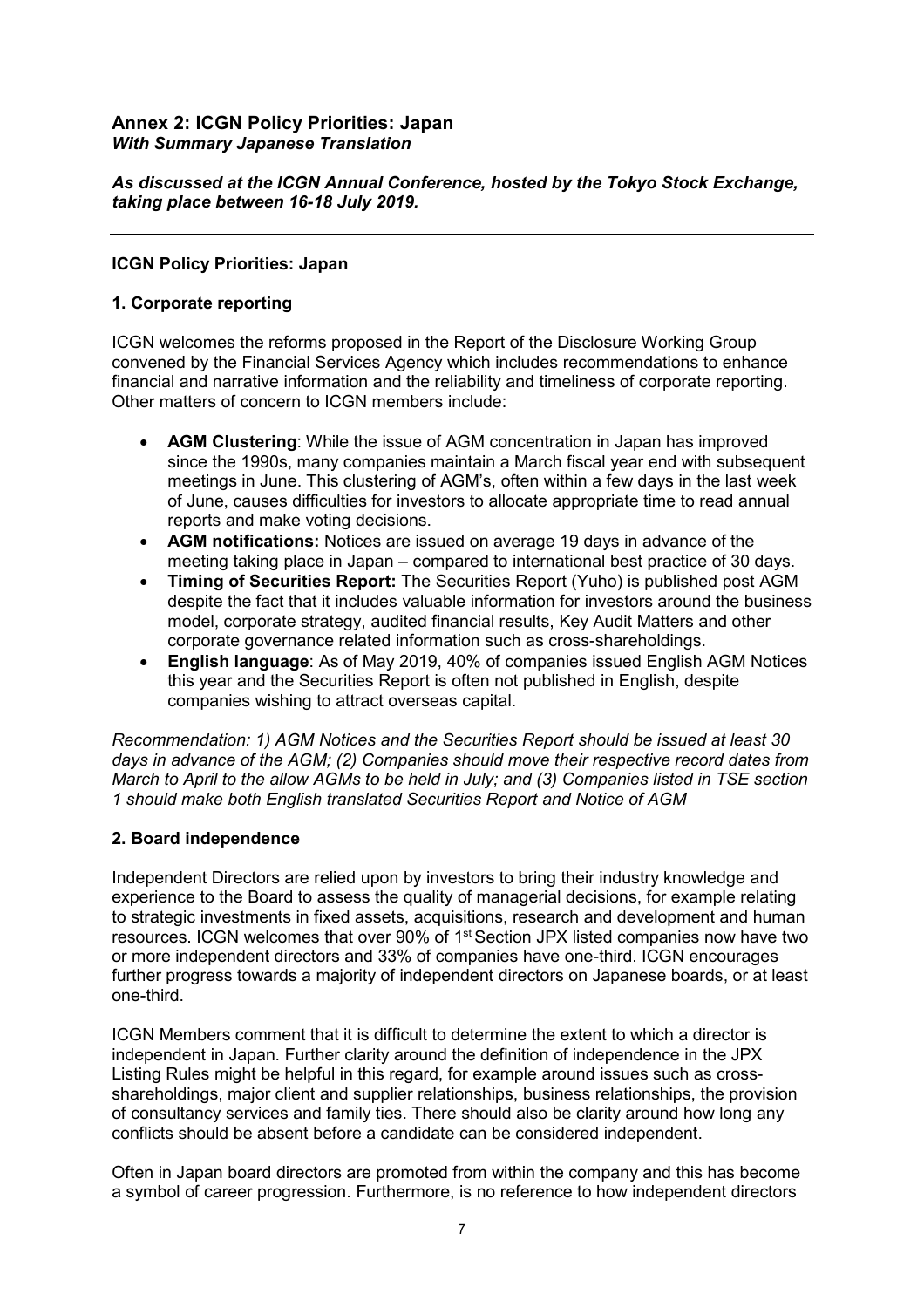are nominated and appointed in Japan's Corporate Governance Code and the process is therefore often opaque. More disclosure around the process would be helpful along with the rationale for director selection.

*Recommendation: (1) Listed company boards should comprise one-third independent directors, or preferably a majority of independent directors particularly in subsidiary companies. (2) Enhance the definition regarding the factors which impact a directors' independence in the TSE Listing Rules, aligned with international best practice. (3) Companies should disclose clear procedures and disclosure around the rationale for individual director appointments including how their experience aligns with company strategy and any factors affecting their independence.*

## **3. Board evaluation and nomination committees**

ICGN advocates that board evaluation (collectively, individually and for the Chairman) should take place annually by the board itself and periodically (e.g. every three years) by an external evaluator. A 'skills matrix' which maps the experience of the current board with the company's long-term strategic needs can be a helpful tool to aid the board evaluation process.

The board evaluation should be led by a Nomination Committee comprised of independent chair and a majority of independent directors. Outcomes from the board evaluation can help to inform the types of candidates of strategic relevance to the company

*Recommendation: (1) All listed companies (not just those with a three-committee structure) should establish a Nomination Committee comprised of independent chair and a majority of independent directors. (2) Listed company boards should be subject to periodic external board evaluation and director tenure should be contingent on individual performance and annual re-election premised on satisfactory evaluations of his or her contribution to the board. (3) Board evaluation disclosure should include the process for board evaluation and any material issues of relevance arising from the conclusions.*

## **4. Executive pay and remuneration committees**

ICGN welcomes improvement to regulations for corporate disclosure on executive pay in January this year and also welcome reference in Japan's Corporate Governance Code under principle 4.2.1 regarding the board's role to determine executive remuneration through 'objective and transparent procedures.' We understand that 46% of 1<sup>st</sup> section JPX listed companies have a Remuneration Committee – up from 13% in 2015. The Committee should be responsible for establishing clear remuneration policies and reports which are aligned with the company's long-term strategic objectives and executive key performance indicators and progress towards achieving such indicators.

Regarding remuneration related disclosure, the board should disclose who is responsible for setting executive pay, the process for remuneration setting, rationale for individual levels and how it fits within the overall context of the company's human resource strategy. We note that the current rule in Japan only requires disclosure of individual remuneration above YEN 100 million (£700,000) which may create an artificial ceiling on pay levels.

*Recommendation: (1) Listed companies to establish a Remuneration Committee comprised of independent chair and a majority of independent directors. (2) The rule requiring disclosure of individual remuneration in excess of YEN 100 million should be abolished. (3) A new rule to require disclosure of CEO and senior executive pay on an individual basis and annually should be introduced. The disclosure should include the proportions of fixed pay,*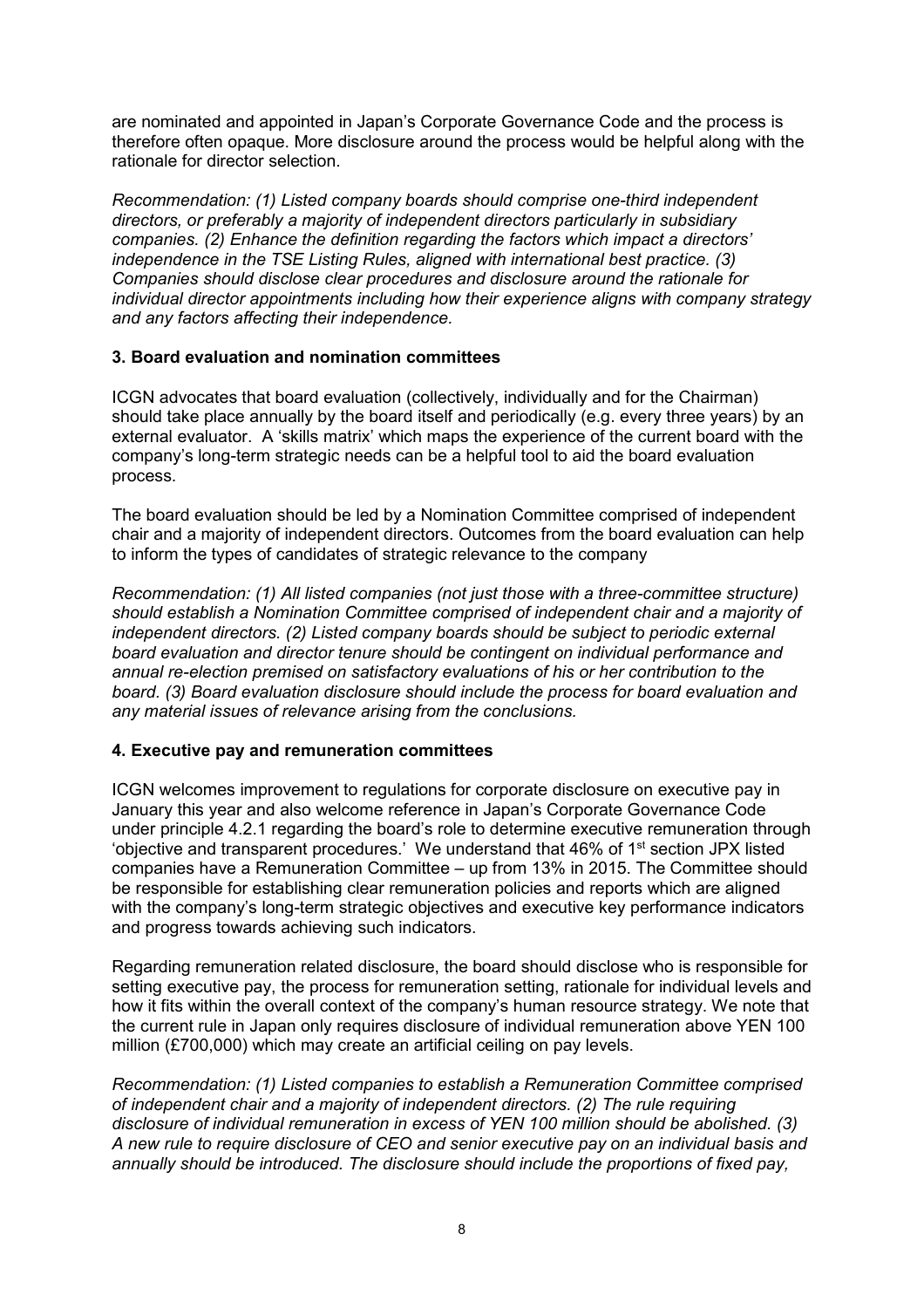*bonus and long-term incentives. This extends to non-cash items such as director and officer insurance, pension provisions, fringe benefits and terms of severance packages if any.*

#### **5. Capital efficiency and cross-shareholdings**

ICGN notes that progress has been made since the minimum target of 8% return on equity (RoE) was introduced in the Ito Review in 2014 to a median of 11.5%. Whilst setting profitability targets are important, the rationale for targets and what progress is being made towards achieving them as part of a longer-term capital allocation strategy is of more interest to investors. For example, this includes information in relation to acquiring new businesses, making large capital investments, discontinuing existing businesses and research and development expenditure. ICGN members are likely to vote against management if RoE is less than expected over a prolonged period and not expected to improve.

Regarding cross-shareholdings, ICGN welcomed the revisions to Japan's Corporate Governance Code last year requiring companies to disclose their policies and rationale for cross-shareholdings as well as an annual assessment of the costs and benefits and how that impacts a company's cost of capital. However, we understand that cross-shareholdings are still high in companies as a proportion of overall shares with voting rights, despite the progress that has been made in Japan's banking sector. It is important that Issuer Companies do not prevent companies in receipt of cross-share-holding to sell through tactics employed to threaten trading relationships. Cross shareholdings impede shareholder rights and business relationships are prioritized over proper corporate governance practices at the expense of asset efficiency.

*Recommendation: (1) Japanese companies should improve disclosure to shareholders on the company's capital policy which would highlight the Board's risk appetite and understanding of the company's cost of capital. (2) Companies should disclose a target to reduce their cross shareholdings over a specified period including their policies; and the nature of the cross-shareholding, for example if they are a parent company, subsidiary, supplier.*

# **ICGN** 重点方針(日本)<要約版>

ICGN (International Corporate Governance Network) はグローバルの機関投資家を 主体と する組織(事務局:英国ロンドン)であり、効率的な市場と持続的な経済の促進 に向け、 実効的なコーポレートガバナンスの構築と投資家のスチュワードシップの醸成 を目的とし ています。1995 年に設立され、会員の運用資産合計金額は 34 兆米ドル(国 別では 45 か 国以上)、主要なグローバルの年金基金と大手運用会社が加盟しています。

ICGN では、毎年、グローバルベースの「重点方針」の策定・見直しを行っています が、 今回、東京で開催された ICGN 年次総会(7/16-18)の議論をより実りあるものと するた め、国・地域別の「重点方針(日本)」をはじめて策定しました。今後とも、ICGN 年次総 会が開催される国・地域において(国・地域別の)重点方針を策定する予定です。

なお、本資料は"ICGN Policy Priorities"の日本語訳 (要約版)となります。原文は、以下の リンクをご活用ください。

#### プレス資料

[https://www.icgn.org/sites/default/files/2\\_AGREED\\_Policy%20Priorities\\_Japan.pdf](https://www.icgn.org/sites/default/files/2_AGREED_Policy%20Priorities_Japan.pdf) 原文 [https://www.icgn.org/sites/default/files/ICGN%20Policy%20Positions\\_Japan.pdf](https://www.icgn.org/sites/default/files/ICGN%20Policy%20Positions_Japan.pdf)